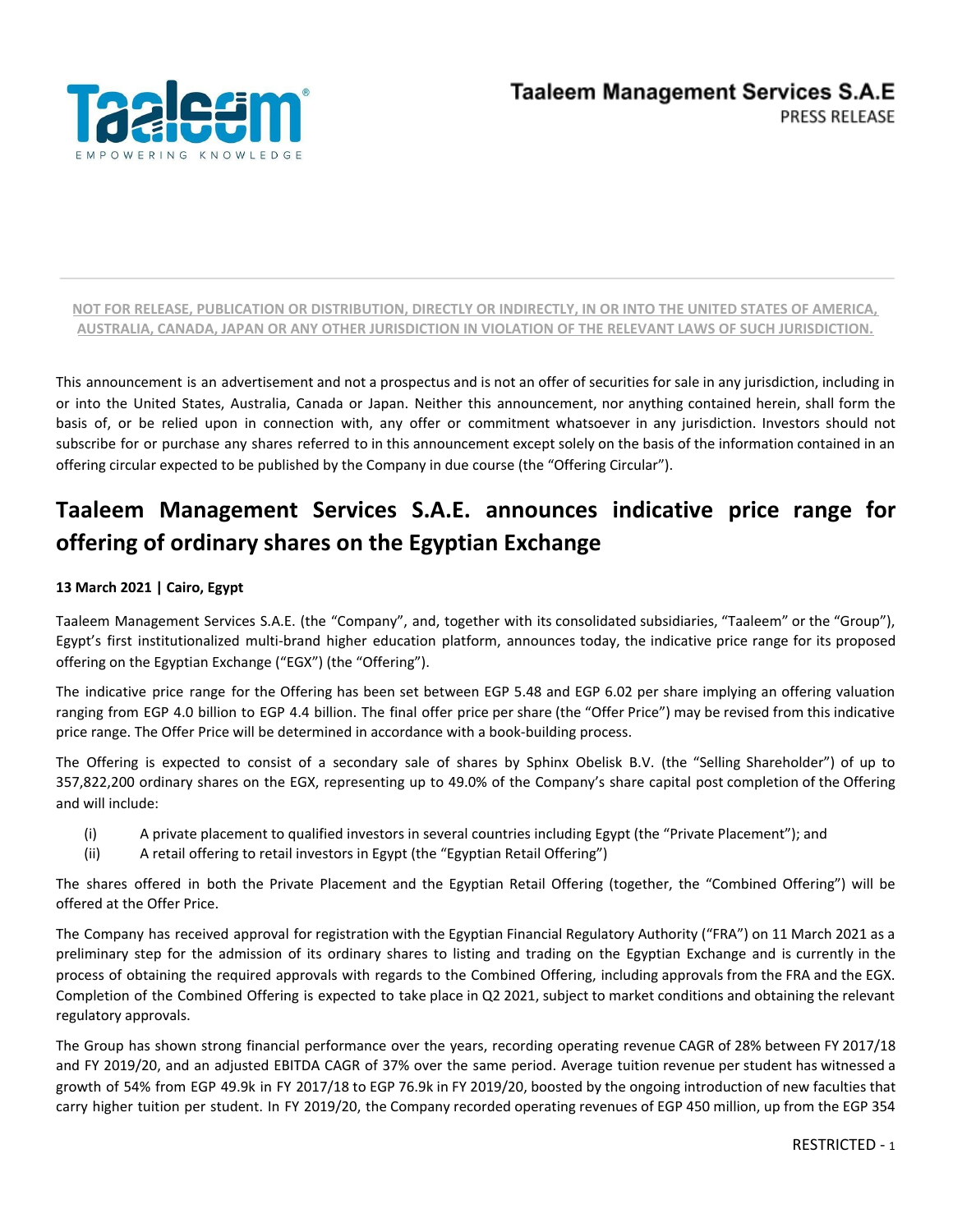

million recorded in FY 2018/19 and the EGP 274 million in FY 2017/18. In FY 2019/20, the Group's adjusted EBITDA<sup>1</sup> was EGP 240 million compared to EGP 184 million recorded in FY 2018/19 and EGP 128 million in FY 2017/18. Profit for the year for FY 2019/20 stood at EGP 144 million up from the EGP 110 million recorded in FY 2018/19 and EGP 62 million in FY 2017/18.

The Company has engaged CI Capital Investment Banking S.A.E ("CI Capital") to act as Sole Global Coordinator and Joint Bookrunner, and Renaissance Capital Egypt for Promoting and Underwriting of Securities S.A.E ("Renaissance Capital") and First Abu Dhabi Bank PJSC ("FAB") to act as Joint Bookrunners for the Combined Offering. For the avoidance of doubt, Renaissance Capital and FAB have been appointed as Joint Bookrunners in connection with the Private Placement only. Norton Rose Fulbright is international counsel to the Company. Matouk Bassiouny & Hennawy is local counsel to the Company. White & Case is local and international counsel to the Joint Bookrunners.

# **For further information, please contact:**

| <b>Taaleem Management Services S.A.E</b> | <b>Renaissance Capital</b>           |
|------------------------------------------|--------------------------------------|
| Khaled Khater                            | Simon Aird                           |
|                                          | Email: SAird@rencap.com              |
| <b>Chief Financial Officer</b>           |                                      |
| Email: Khaled.khater@taaleem.me          | Omar Gaafar                          |
| Mobile: +(20)1027676857                  | Email: OGaafar@rencap.com            |
|                                          |                                      |
| <b>CI Capital</b>                        | <b>FAB</b>                           |
| Abdelrazzak Sidky                        | <b>Hollie Mcguinness</b>             |
| Email: Abdelrazzak.sidky@cicapital.com   | Email: Hollie.Mcguinness@bankfab.com |
| Nader Toutounghi                         |                                      |
| Email: nader.toutounghi@cicapital.com    |                                      |
|                                          |                                      |

 $^1$  Adjusted for legal, advisory, and other expenses incurred in connection with the shareholders' acquisition of the Company in the calendar year 2015, and subsequently paid by the Company on behalf of the shareholders, discontinued operations and one-off gains/expenses, which are not recurring in the ordinary course of the Company's operations, and do not entail further accrual of the same nature or for the same purpose in the future, capital gain or loss resulting from the sale of fixed assets, and any expenses or fees relating to the listing of the Taaleem shares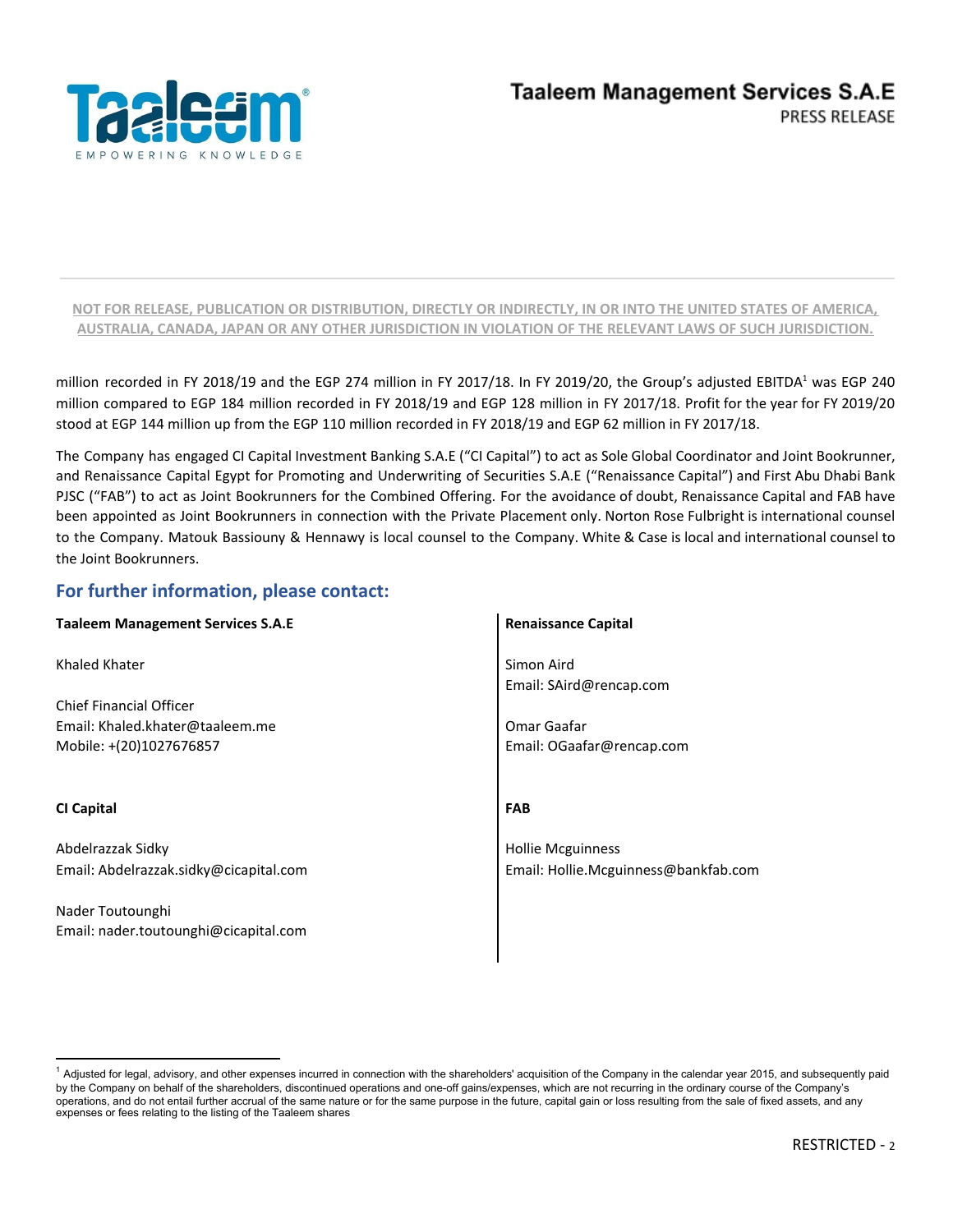

# **About Taaleem**

Taaleem is a leading higher education provider in Egypt, which owns and operates Nahda University in Beni Suef ("NUB") with two campuses in Beni Suef Governorate, 100 km south of Greater Cairo. The university is the largest private university in Upper Egypt with a total capacity of just over 11,000 students and more than 6,270 enrolled students for the 2020/2021 academic year, serving Egypt's most populous and one of its most underserved regions. Taaleem's flagship university, NUB, hosts a wide spectrum of high-quality education, including pharmacy, dentistry, engineering, computer science, media, marketing and business administration, medicine, and physiotherapy. NUB's faculty of medicine is Egypt's largest private medical faculty, and one of only five nationwide, with an exclusive partnership with the Medical University of Vienna International ("MUVI"), an internationally ranked university and one of the oldest medical universities in Europe. NUB plans to launch three new faculties over the next three years, subject to obtaining regulatory approvals, which are expected to boost student capacity by 27%.

In addition to NUB, the Company is in the process of launching Badya University in West Cairo, subject to regulatory approvals, with a potential total capacity of 9,160 students.

# **Competitive Strengths**

The First and Largest Private University in Upper Egypt, Offering High Quality Education, Generating Strong Demand Across **Faculties**

- NUB is strategically located in Upper Egypt, the most populous and one of the most underserved regions in Egypt with a low university per capita ratio
- NUB is the first and largest private university in Upper Egypt
- NUB has been able to garner strong demand as evidenced by its 80%+ intake utilization on the back of the improved quality of education

## Focusing on Faculties Generating Industry Leading Margins, Underpinned by Launching Egypt's Largest Private Faculty of Medicine **and One of Only Five Private Universities in Egypt**

- Affordable price point in comparison to peers and flexibility to increase tuition fees
- Taaleem has historically been able to generate above industry average margins as NUB has been consistently increasing its exposure to high margin faculties. For the 2020/2021 academic year, 67% of NUB's student body is enrolled in high-margin faculties
- Launched Egypt's largest medical faculty in terms of capacity among private universities with an annual capacity of 400 students as the first private faculty of medicine in Upper Egypt and one of only five private medicine faculties in Egypt with an exclusive partnership with MUVI

## Spearheaded by a Committed and Highly Competent Management Team with a Strong Track Record in Growth Acceleration and **Institutionalization**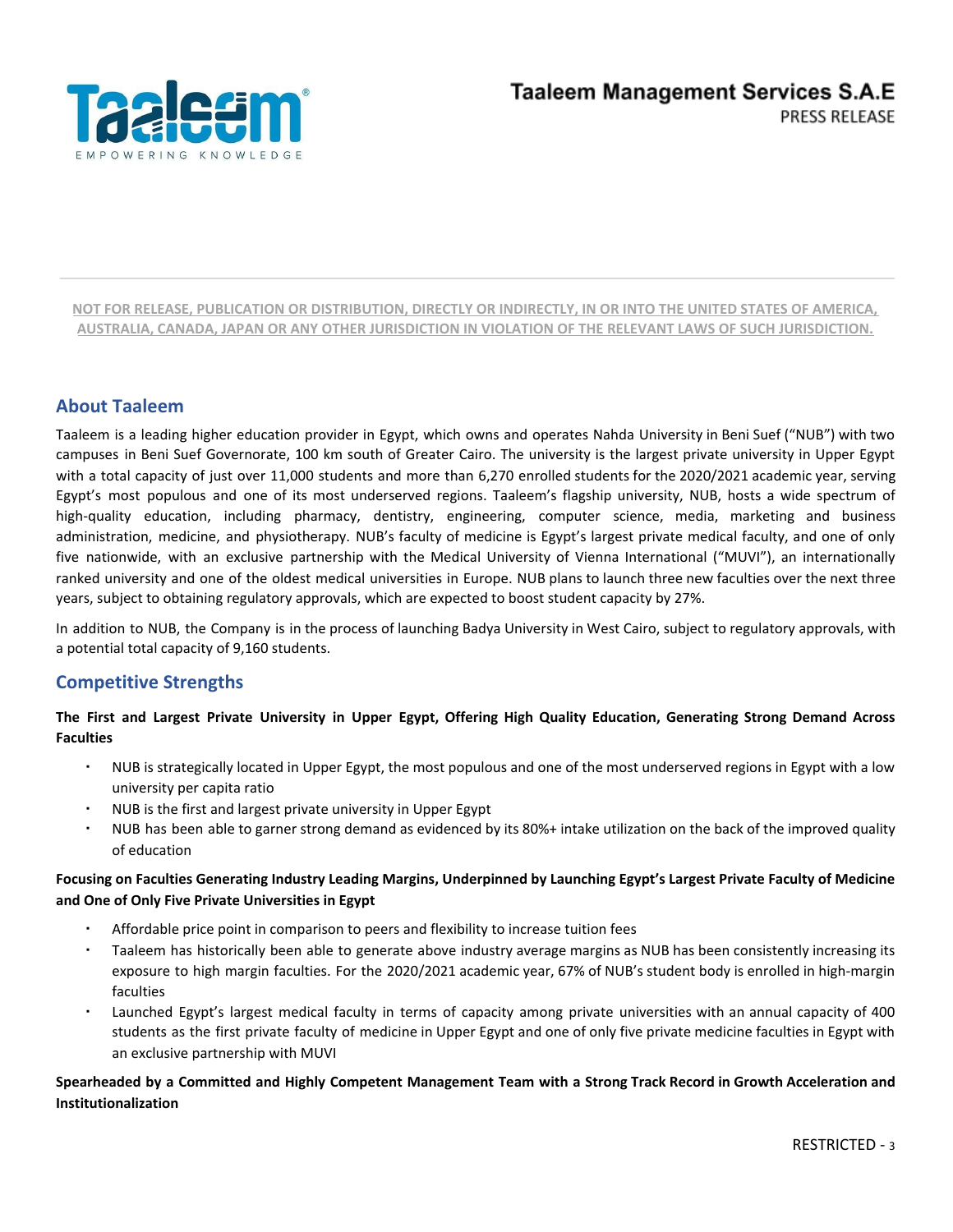

- Led by an experienced team of educators and executives with broad experience in academics and business
- Committed to providing high-quality undergraduate, graduate and specialized degree programs and enhancing the student experience to strengthen outcomes
- Introduced the first institutionalized higher education management platform in Upper Egypt by enhancing infrastructure, improving the university offerings and hiring top tier academic staff over the last five years

## Unique Platform with Strong Financial Performance Supported by an Unlevered Balance Sheet, That is Expected to Accelerate on the Back of its Organic Expansion. A Pure Play on Egypt's underserved Higher Education Industry with a Superior Profitability **Profile.**

- FY 2019/20 revenues of EGP 450mn and adjusted EBITDA of EGP 240mn, with a superior adjusted EBITDA margin of 53% as a result of being a pure play higher education player
- Solid track record with 3-year revenue and adjusted EBITDA CAGR of 28% and 37%, respectively
- Unlevered balance sheet with a Net Cash position

## Clear, Well-Articulated and Diversified Expansion Plan, Underpinned by the Introduction of New Faculties and the new Badya **University**

- Expecting the introduction of three new faculties at NUB over the next three years offering agricultural engineering, arts, and architecture, which are expected to increase student capacity by 27%
- Taaleem entered into a joint venture with Palm Hills Development S.A.E. to set up a higher education campus with a capacity of 9,160 students in West Cairo controlled and managed by Taaleem
- Exploring opportunity to manage community colleges in Egypt in a number of governorates

#### **Operating in the Underpenetrated and Resilient Private Higher Education Market with Significant Barriers to Entry**

- Highly attractive supply and demand dynamics with the number of universities per one million capita of only 0.5 in Egypt while the demand continues to grow given supportive demographics
- Stable legal and regulatory framework imposes significant barriers to entry supported by a progressive regulator
- High capital requirements to fund campus real estate infrastructure form an additional barrier to entry in the sector

#### **Strong Commitment to Achieve Significant Social Impact While Implementing Best Governance Practices**

- Taaleem has been actively pursuing the highest environmental, social and safety standards for its students, employees and all other stakeholders
- Taaleem is an active player in the community promoting equality and social welfare with its campuses located in a governorate that was once listed as underdeveloped
- Adopting global best practices to ensure proper governance

– Ends –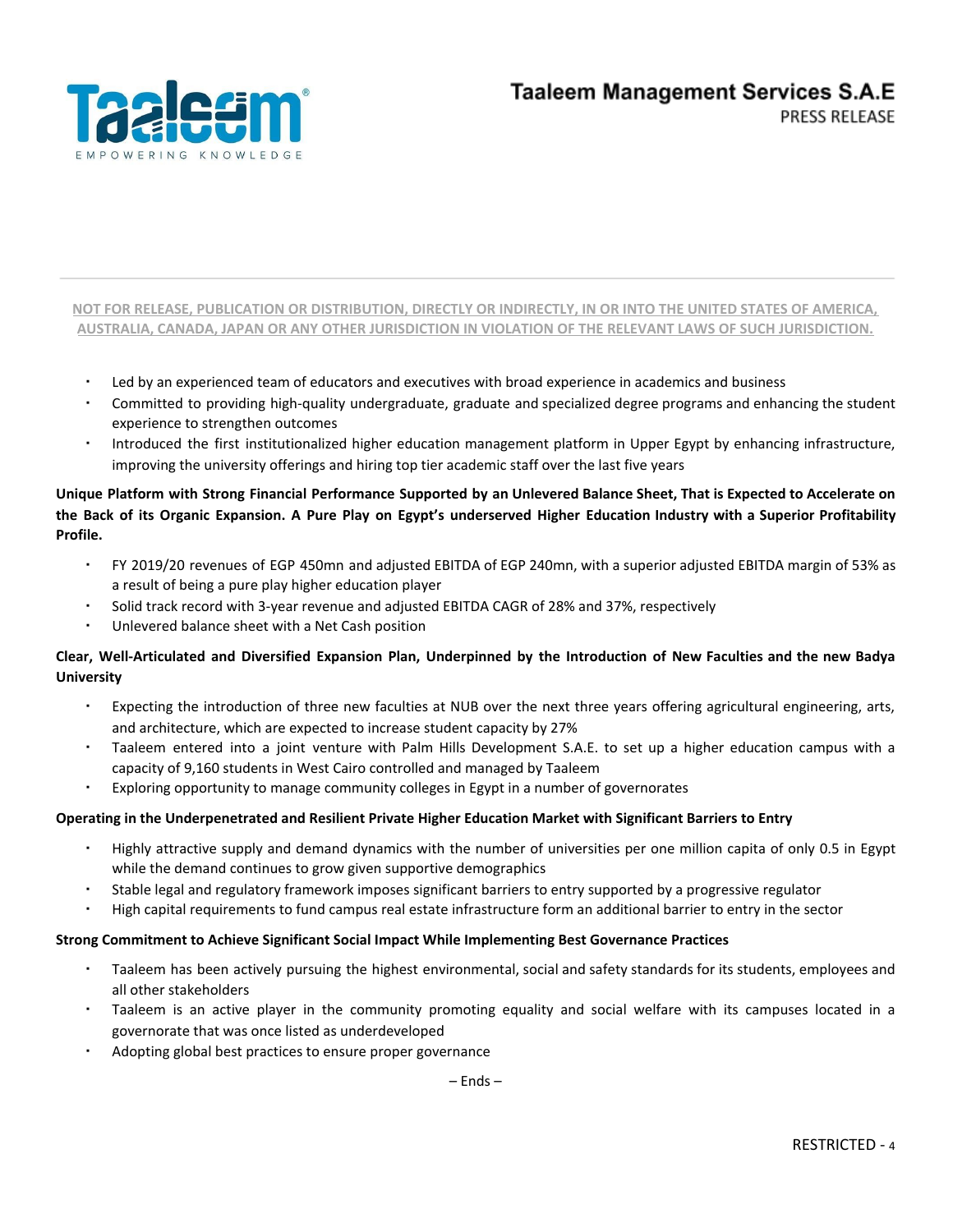

# **Important Notice**

The material set forth herein is for informational purposes only and does not constitute an offer of securities for sale or a solicitation of any offer to buy securities in the United States, Australia, Canada or Japan or any other jurisdiction in which such an offer or solicitation is unlawful. The securities referred to herein have not been and will not be registered under the United States Securities Act of 1933, as amended (the Securities Act), or the securities laws of any state in the United States, and may not be offered or sold within the United States except pursuant to an exemption from, or in a transaction not subject to, the registration requirements of the Securities Act and applicable state laws. No public offering of securities has been or will be made in the United States. Subject to certain exceptions, the securities referred to herein may not be offered or sold in Australia, Canada or Japan, or for the account or benefit of, any national, resident or citizen of Australia, Canada or Japan. Copies of this material are not being, and should not be, distributed or sent, directly or indirectly, into the United States, Australia, Canada or Japan.

This communication is an advertisement and not a prospectus and does not constitute an offer of securities to the public in the United Kingdom or elsewhere. Any offer to acquire shares pursuant to the proposed offering will be made, and any investor should make his investment, solely on the basis of information that is contained in the offering circular expected to be published by the Company in due course (the "Offering Circular"). Copies of the Offering Circular will, following publication, be available from the Company's registered office. In the United Kingdom, this communication and, when effected, the offering are and will be only addressed to, and directed at "qualified investors" as defined in Article 2(e) of the Prospectus Regulation (Regulation (EU) 2017/1129), as it forms part of domestic law in the United Kingdom by virtue of the European Union (Withdrawal) Act 2018, who are also (i) persons who have professional experience in matters relating to investments falling within the definition of "investment professionals" in Article 19(5) of the Financial Services and Markets Act 2000 (Financial Promotion) Order 2005 (the Order), (ii) high net worth entities falling within Article 49(2)(a)-(d) of the Order or (iii) other persons to whom it may lawfully be communicated (all such persons together being referred to as "relevant persons").

Any person who is not a relevant person should not act or rely on this document or any of its contents. Any investment or investor activity to which this communication relates is only available to and will be engaged in only with, relevant persons.

This announcement and any offer if made subsequently is directed only at persons in member states of the European Economic Area who are "qualified investors" within the meaning of Article 2(E) of the Prospectus Regulation EU 2017/1129 as amended (Qualified Investors). This announcement must not be acted on or relied on in any member state of the European Economic Area, by any person who is not a Qualified Investor. Any person in the EEA who acquires the securities in any offer (an investor) or to whom any offer of the securities is made will be deemed to have represented and agreed that it is a Qualified Investor. Any investor will also be deemed to have represented and agreed that any securities acquired by it in the offer have not been acquired on behalf of persons in the EEA other than Qualified Investors or persons in the UK and other member states (where equivalent legislation exists) for whom the investor has authority to make decisions on a wholly discretionary basis, nor have the securities been acquired with a view to their offer or resale in the EEA to persons where this would result in a requirement for publication by the Company or any manager of a prospectus pursuant to Article 3 of the Prospectus Regulation. The Company, CI Capital Investment Banking, Renaissance Capital and First Abu Dhabi Bank and their respective affiliates, and others will rely on the truth and accuracy of the